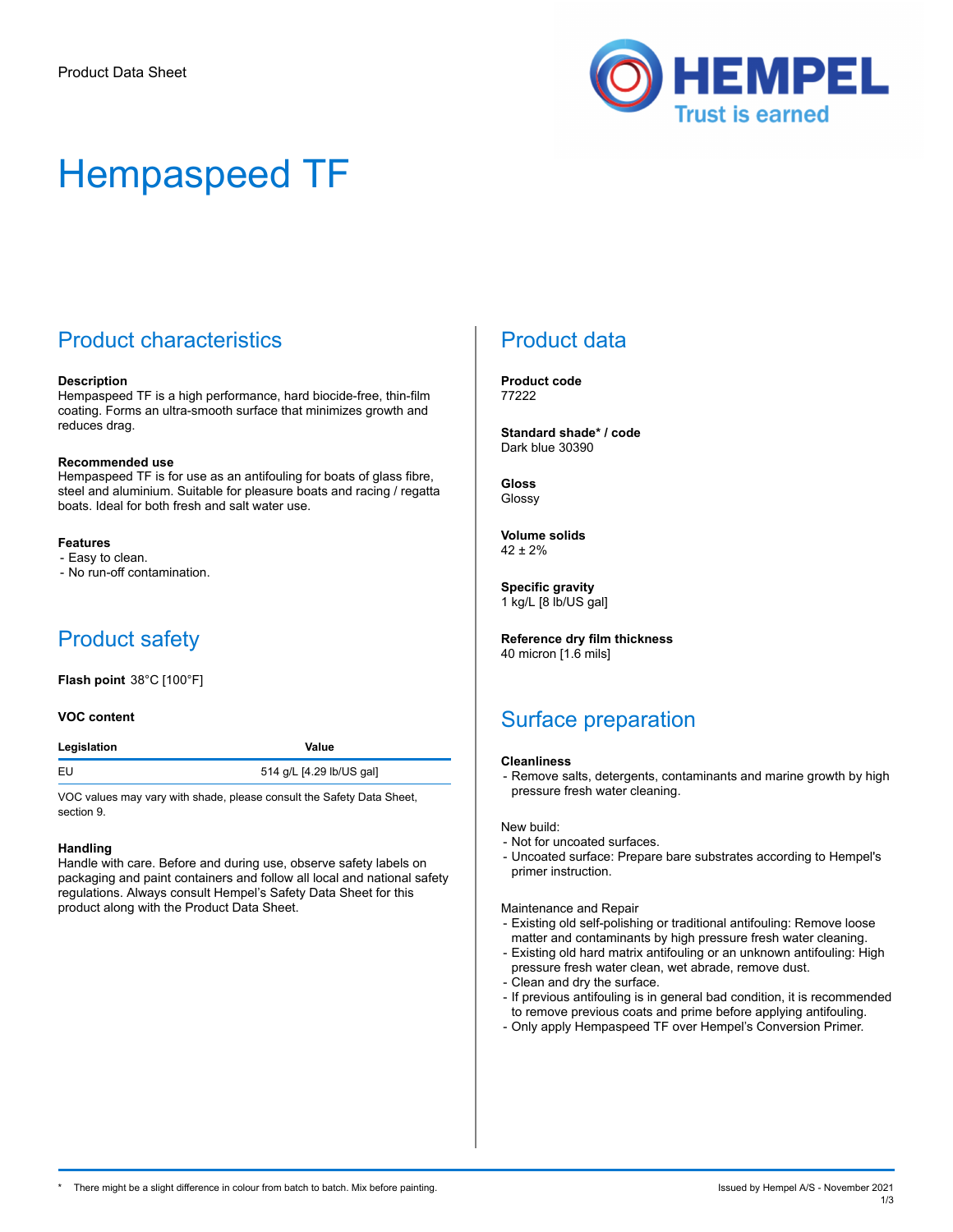

# Hempaspeed TF

## Application

#### **Cleaner** Hempel's Thinner 808 08081

#### **Application method**

| Tool         | <b>Thinning</b><br>max vol. | <b>Application parameters</b> |
|--------------|-----------------------------|-------------------------------|
| Brush/Roller | 5%                          | Not Applicable.               |
|              |                             |                               |

Keep thinning at an absolute minimum.

#### **Film thickness**

|                            | Recommended                   |
|----------------------------|-------------------------------|
| Dry film thickness         | 40 micron [1.6 mils]          |
| Wet film thickness         | 100 micron [3.5 mils]         |
| Theoretical spreading rate | 11 $m^2/L$ [450 sq ft/US gal] |
|                            |                               |

#### **Relative Humidity:**

- Relative humidity must be below 85% during application.

#### **Application remarks**

- Follow stated overcoating intervals between the primer and product to ensure intercoat adhesion.
- Apply a minimum of 2 coats of the product. For best performance apply 3 coats of the product.
- Stir well before use.

## Drying and overcoating

#### **Product compatibility**

- Previous coat: Recommended product is: Hempel's Conversion Primer 45441 / Hempel's Silic Seal 45441
- Subsequent coat: None.

#### **Drying time**

| Surface<br>temperature |       | $5^{\circ}$ C<br>I41°F1 | $10^{\circ}$ C<br>$I50^{\circ}$ F1 | $20^{\circ}$ C<br>168°F1 | $30^{\circ}$ C<br>[86°F1 |
|------------------------|-------|-------------------------|------------------------------------|--------------------------|--------------------------|
| Touch dry              | min   | 45                      | 30                                 | 15                       | 9                        |
| Surface dry            | hours | 12                      |                                    | 4                        |                          |

Determined for dry film thickness 40 micron [1.6 mils] at standard conditions, see Hempel's Explanatory Notes for details. Time to immersion: Minimum: 24 Hours 20°C ; Maximum 3 months

#### **Overcoating**

Hempel's specification supersedes any guidelines indicated in the overcoating table

| <b>Quality name</b> | $10^{\circ}$ C<br>[50°F] | $30^{\circ}$ C<br>$20^{\circ}$ C<br>[68°F]<br>[86°F] |            |
|---------------------|--------------------------|------------------------------------------------------|------------|
| Immersion           |                          |                                                      |            |
| Hempaspeed TF       | 8 h<br>$Ext*$            | 4 h<br>Ext                                           | 3 h<br>Ext |

#### **Drying conditions**

- To obtain the drying time stated, it is important to maintain sufficient ventilation during application, drying and curing.
- Condensation on the freshly applied coating should be avoided.

#### **Overcoating details**

- No maximum overcoating interval, but if the surface has been contaminated by oils and pollutants, thoroughly remove with suitable detergent, rinse with fresh water and allow to dry. Light abrade and remove all dust prior to repainting.

#### **Other remarks**

- The surface must be clean before overcoating.

### **Storage**

#### **Shelf life**

| Ambient     | $25^{\circ}$ C |  |
|-------------|----------------|--|
| temperature | [77°F]         |  |
| Product     | 36 months      |  |

Shelf life from date of production, when stored in original, unopened containers. Thereafter, the product quality must be re-inspected. Always check the best before date or expiry date on the label.